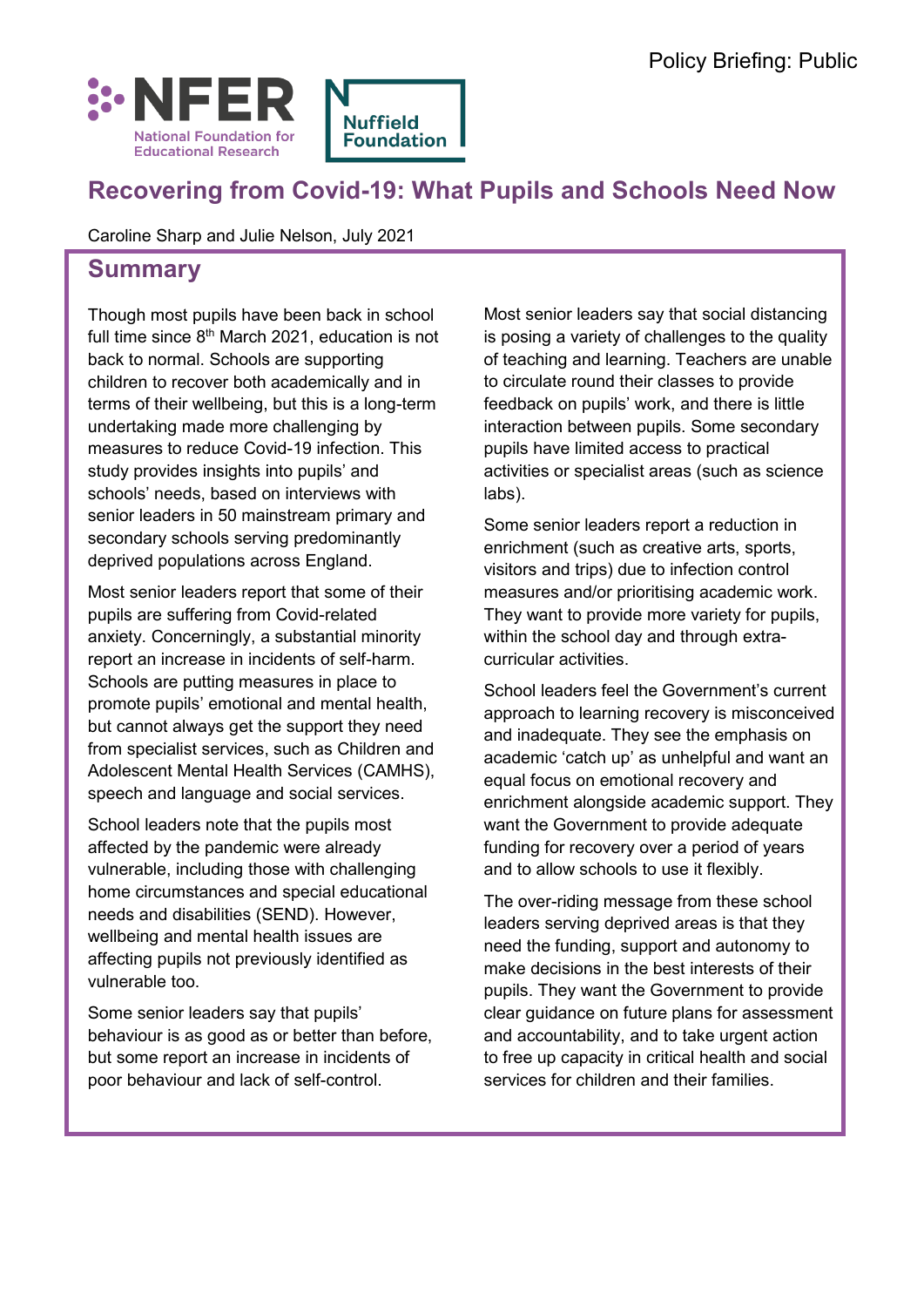### **Introduction**

Since the initial closure of schools to most children on 20th March 2020, mainstream education has been disrupted as a result of Covid-19. When most pupils returned to school in March 2021, they regained some of their usual routines, but schooling was far from 'back to normal'.

Building on NFER's 2020 [Covid-19 school surveys,](https://www.nfer.ac.uk/news-events/nfer-spotlight/schools-responses-to-covid-19/) this policy briefing reports headline findings from in-depth qualitative interviews in May and June 2021 with 50 senior leaders in mainstream primary and secondary schools<sup>[1](#page-1-0)</sup>. The study focused on schools serving deprived populations because we know from our previous work and other evidence that these schools and pupils have been most seriously affected by the pandemic. Further findings are planned for release in September 2021.

## **Key findings**

#### **There are widespread concerns for pupils' wellbeing and mental health**

Large-scale national research indicates that the pandemic has prompted a decline in children's emotional wellbeing. Blanden *et al*. (2021) identified a significant rise in emotional and behavioural difficulties among primary school children following school closures in 2020. Paul *et al*. (2021) found the emotional difficulty scores of primary-age children were ten points (or 0.8 standard deviations) higher in summer 2020 compared with pre-pandemic data.

There is a corresponding increase in mental disorders among children and young people. NHS digital (2020) found that one in six children aged five to 16 years in England were identified as having a possible mental disorder in 2020, representing an increase from one in nine in 2017. In a national survey of secondary leaders and teachers in March 2021, more than three quarters reported increased levels of anxiety and depression among pupils<sup>[2](#page-1-1)</sup>.

Most of the senior leaders who took part in this research report that their pupils' wellbeing and mental health has deteriorated since the pandemic. Symptoms worsened among pupils who are already vulnerable (for example, due to their family environment or SEND), but senior leaders also have concerns about pupils who had no previous history of issues with their wellbeing

-

or mental health before the pandemic. They report a wide range of issues affecting some of their pupils. These include: reduced cognitive abilities (such as poor concentration, memory and stamina); lack of motivation and withdrawal; poor social skills and fractured friendships; lack of sleep; poor physical fitness, weight gain; and speech and language problems.

Some primary leaders say that younger

children (in Nursery and Reception) are particularly affected and put this down to the fact that the pandemic has impacted on such a large proportion of their young lives. Primary

*Quite a significant amount of [our nursery children] can't fully articulate sentences and have very blurred speech.*

Primary leader

leaders notice the impact on younger children's emotional and social development – their ability to listen, to share, to be sociable and independent. There are particular concerns about the impact of lockdown on children's speech and language development and also their writing, as some children have had limited opportunities to develop these skills during lockdown.

<span id="page-1-0"></span><sup>1</sup> A parallel Nuffield-funded investigation into Special Education is being undertaken by Ask Research.

<span id="page-1-1"></span><sup>&</sup>lt;sup>2</sup> See [https://www.eif.org.uk/press-release/only-4-of-secondary-school-teachers-have-seen-no-major-changes](https://www.eif.org.uk/press-release/only-4-of-secondary-school-teachers-have-seen-no-major-changes-in-a-pupils-mental-health-in-the-last-year)[in-a-pupils-mental-health-in-the-last-year](https://www.eif.org.uk/press-release/only-4-of-secondary-school-teachers-have-seen-no-major-changes-in-a-pupils-mental-health-in-the-last-year)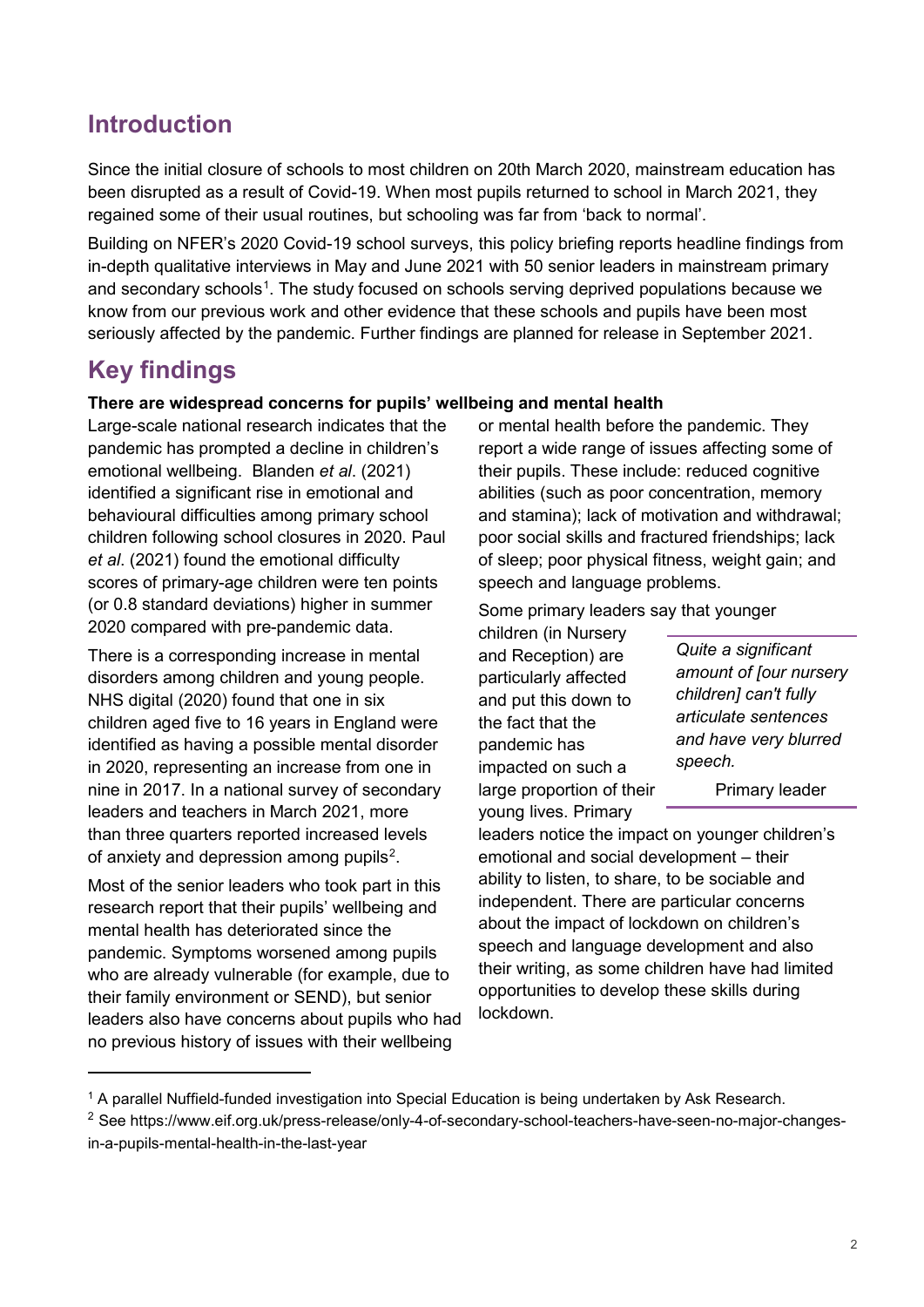#### **Anxiety is the most common issue**

According to senior leaders, anxiety is the most common mental health issue affecting both primary and secondary pupils. Senior leaders report an increase in separation anxiety (including an increase in school refusal), hyper-vigilance, germ-phobia and performance anxiety (fear of failure). They identify a range of Covidrelated reasons for this, including: social isolation during lockdown; pupils experiencing illness and death in the family; and increased parental anxiety, job insecurity and conflict. Some secondary pupils are worried about what the future holds for them, including highachieving pupils who are anxious about the implications of changes to national assessments.

*There's been a lot of tearfulness which we've not had previously. Quite a few children… are worried about something awful happening.*

Primary leader

#### **Schools cannot rely on specialist services to support their pupils**

*We tear our hair out about the lack of children's [mental health] services being proactive - following up, communicating and putting in support… When we say there is a real issue, there really is… Schools keep the world going with this level of needs because without us, it falls apart.*

#### Primary leader

*The system is close to breaking. There is just a backlog… whether that is with social care, whether that is with CAMHS… That's almost why we're trying to have the first level of intervention through school. Access to those services is just not fast enough'.* 

Secondary leader

Concerningly, a substantial minority of our interviewees report an increase in instances of actual or threatened self-harm, including suicide. This is more common among older pupils, but is not confined to secondary schools: for example, one primary leader said the number of children referred to CAMHS increased from one child before the pandemic to 11 afterwards.

Several senior leaders say they are unable to get the help their pupils need. Issues include high thresholds and long delays in gaining a professional assessment. There is frustration with CAMHS services in particular, but also educational psychology, speech and language therapy, special needs teams and social care. Examples include: a special needs team telling a school that they are not taking any new referrals for Education and Health Care Plans (EHCPs) during the summer term; counsellors and educational psychologists substituting video or phone calls for face-to-face consultations with young people; and three senior leaders reporting that long waiting lists have prevented pupils threatening suicide getting timely support from CAMHS.

Senior leaders point out that this situation is seriously affecting pupils and their families, and that issues can easily escalate if left untreated. Many schools are responding by trying to support pupils and families themselves (as outlined in the table below), but they do not feel adequately equipped for the task. School leaders value specialist services and want the Government to provide additional funding for them so that children and young people with more severe issues can get the specialist help they need.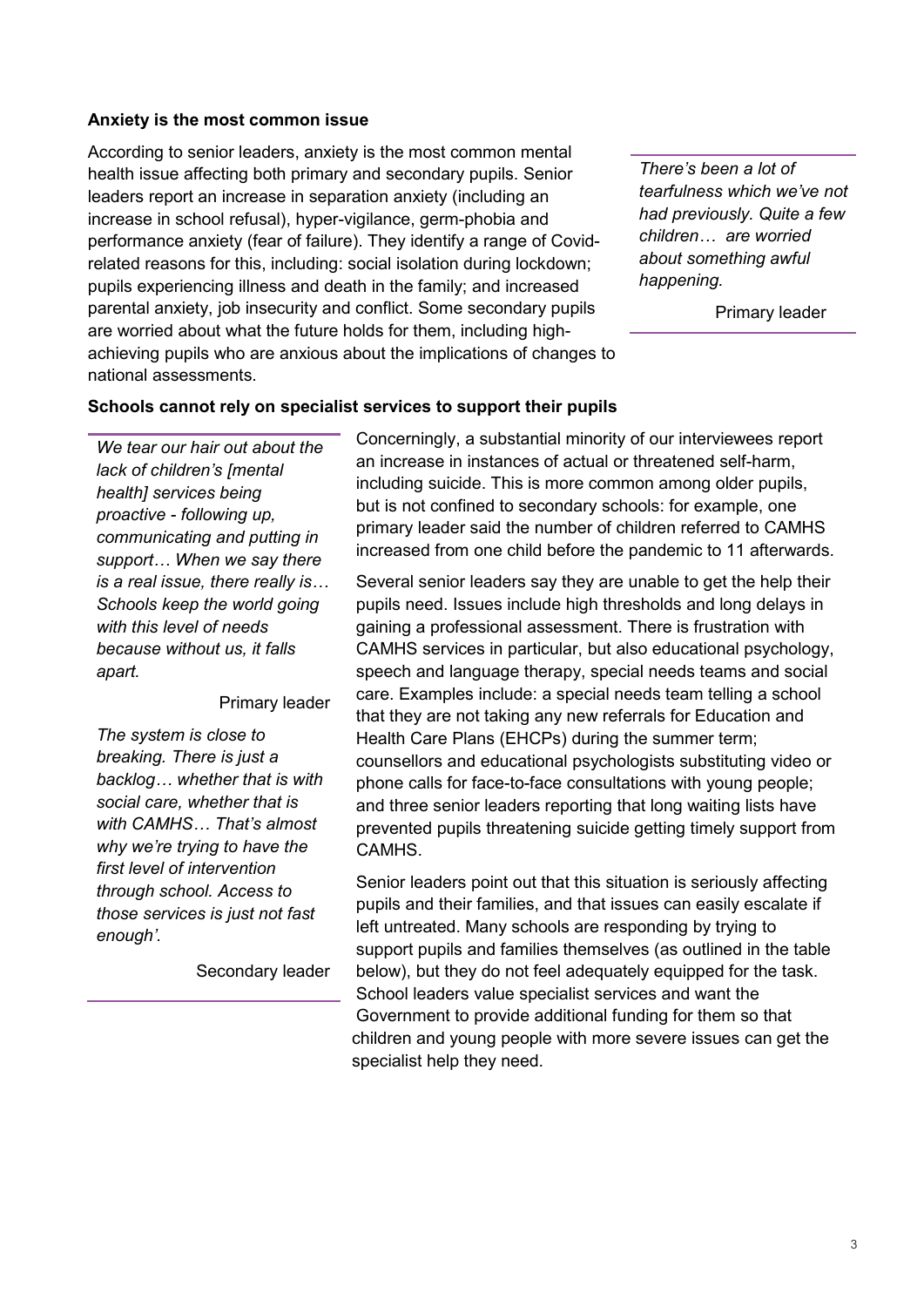## **Schools have responded to pupils' wellbeing and mental health issues in a variety of ways**

| <b>Issues for pupils</b>                                                                                     | <b>Responses from schools</b>                                                                                                                                                                                                                                                                                                                                                                                                                      |
|--------------------------------------------------------------------------------------------------------------|----------------------------------------------------------------------------------------------------------------------------------------------------------------------------------------------------------------------------------------------------------------------------------------------------------------------------------------------------------------------------------------------------------------------------------------------------|
| Lack of exercise and weight<br>gain                                                                          | Physical exercise, outdoor learning and good<br>nutrition                                                                                                                                                                                                                                                                                                                                                                                          |
| Disruption to routines/lack of<br>sleep                                                                      | Re-establishing routines and communicating with<br>parents about the importance of adequate sleep                                                                                                                                                                                                                                                                                                                                                  |
| Social isolation and lack of adult<br>support                                                                | Reinforcing social skills, helping children form<br>friendships and nurturing their self-esteem                                                                                                                                                                                                                                                                                                                                                    |
| Low engagement with education<br>during lockdown                                                             | Addressing barriers to attendance and<br>engagement; prioritising engagement now and in<br>future                                                                                                                                                                                                                                                                                                                                                  |
| Addressing trauma, anxiety and<br>mental health issues                                                       | Staff training to provide wellbeing sessions for all,<br>establishing a calm environment and providing<br>enrichment activities. Providing targeted<br>individual/group support, employing Emotional<br>Literacy Support Assistants (ELSAs) and<br>counsellors. Providing family support. Working<br>with charities and specialist organisations.<br>Referring pupils to social services, CAMHS; local<br>authority or mental health support teams |
| Reduction in basic skills for<br>learning (e.g. listening,<br>concentration, memory and self-<br>regulation) | Assessing children's skills for learning, reducing<br>cognitive load, adopting a recovery curriculum -<br>shorter sessions, repetition and reinforcement,<br>recall and retrieval across the curriculum                                                                                                                                                                                                                                            |
| Uncertainty about the future and<br>feeling unable to control their<br>lives                                 | Making school life as consistent and predictable as<br>possible. Promoting a positive concept of the<br>future Addressing fears and teaching techniques<br>for handling uncertainty. Providing opportunities<br>for pupils to exercise control over their lives                                                                                                                                                                                    |
| Boredom/lack of motivation<br>towards education                                                              | Helping pupils build up their basic skills so they<br>can access the curriculum; providing variety and<br>enrichment; identifying and building on pupils'<br>interests                                                                                                                                                                                                                                                                             |
| Negative exposure to social<br>media/pornography                                                             | Running sessions on social media/pornography<br>and bullying; communicating school policy to<br>pupils and parents; enlisting specialist support,<br>such as police and social services                                                                                                                                                                                                                                                            |
| Concerns for vulnerable<br>children, including those with<br><b>SEND</b>                                     | Reviewing support for individuals already identified<br>and identifying others who may be at risk.<br>Providing training for staff. Seeking additional<br>support from charities and specialist services.<br>Accessing support from the local authority for poor<br>attendance and school refusal. Referring pupils for<br><b>EHCP</b> assessment.                                                                                                 |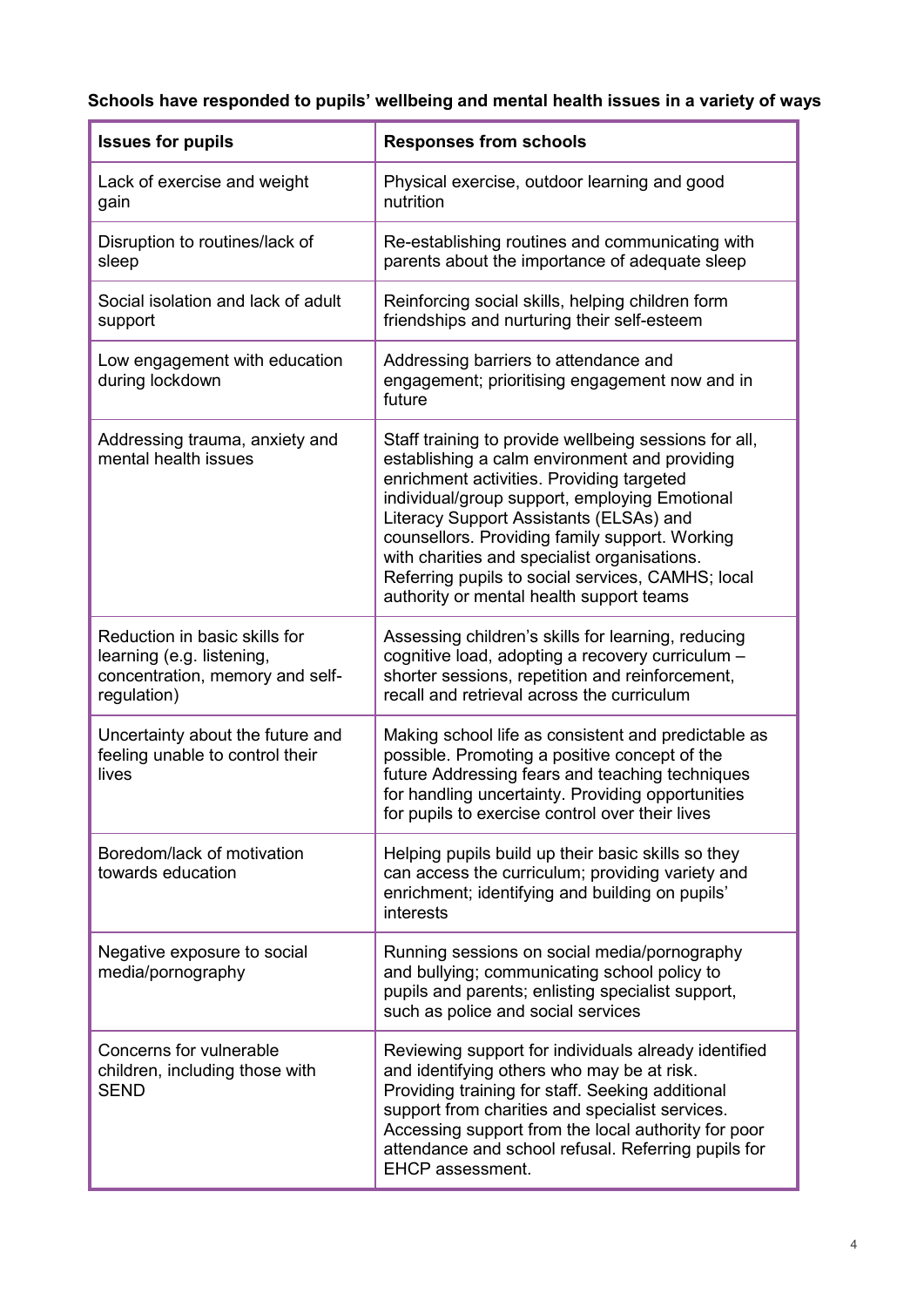#### **Staff wellbeing is an issue too**

When talking about pupil wellbeing, several senior leaders point out that staff wellbeing is important too. Staff have been affected by a variety of Covid-related issues including bereavement, illness and concerns about their potential exposure to infection at work. School leaders are worried about the cumulative impact of the pandemic on staff wellbeing, workload and job satisfaction.

*It isn't just the children, it's the staff. If you have a member of staff who is affected by death… or long Covid, you have a responsibility to support the staff in order to give the best support to children.*

Primary leader

#### **Recommendations on wellbeing and mental health**

The Government needs urgently to review the provision in place to address the surge in Covid-related anxiety and mental health issues among children and young people. Further research could help to quantify quite how much additional funding and support is needed across the country; however we can be clear, given existing surveys and the consensus in this study, that there is a case for action now.

The Government should consider how best to support schools – particularly those serving deprived communities – in providing health and wellbeing services as part of a joined-up plan.

Though the Government's announcement of £79 million investment to help children access community mental health is welcome, there appears to be a need to increase investment in specialist mental health (CAMHS), speech and language and social care for children, young people and families, so they are not left without support.

The Department for Education should recognise the pressures that school staff are still facing and ensure that staff wellbeing and workload are properly considered in policy development.

#### **Social distancing is impacting on the quality of teaching and learning**

In line with current Government guidance $^3$  $^3$ , schools are implementing a number of measures to reduce the spread of infection. School leaders are asked to consider how to minimise contact across their sites and maintain social distancing wherever possible. Pupils are grouped into bubbles of a class or year group, and separated from other bubbles. The Government recommends schools should seat pupils in front-facing rows. Secondary teachers are asked to stay two metres away from pupils, and schools are encouraged to minimise the amount of pupil movement around the school.

The school leaders we spoke to say these measures are having a largely negative impact on pupils' wellbeing and learning.

-

<span id="page-4-0"></span><sup>&</sup>lt;sup>3</sup> See: https://www.gov.uk/government/publications/actions-for-schools-during-the-coronavirusoutbreak/schools-coronavirus-covid-19-operational-guidance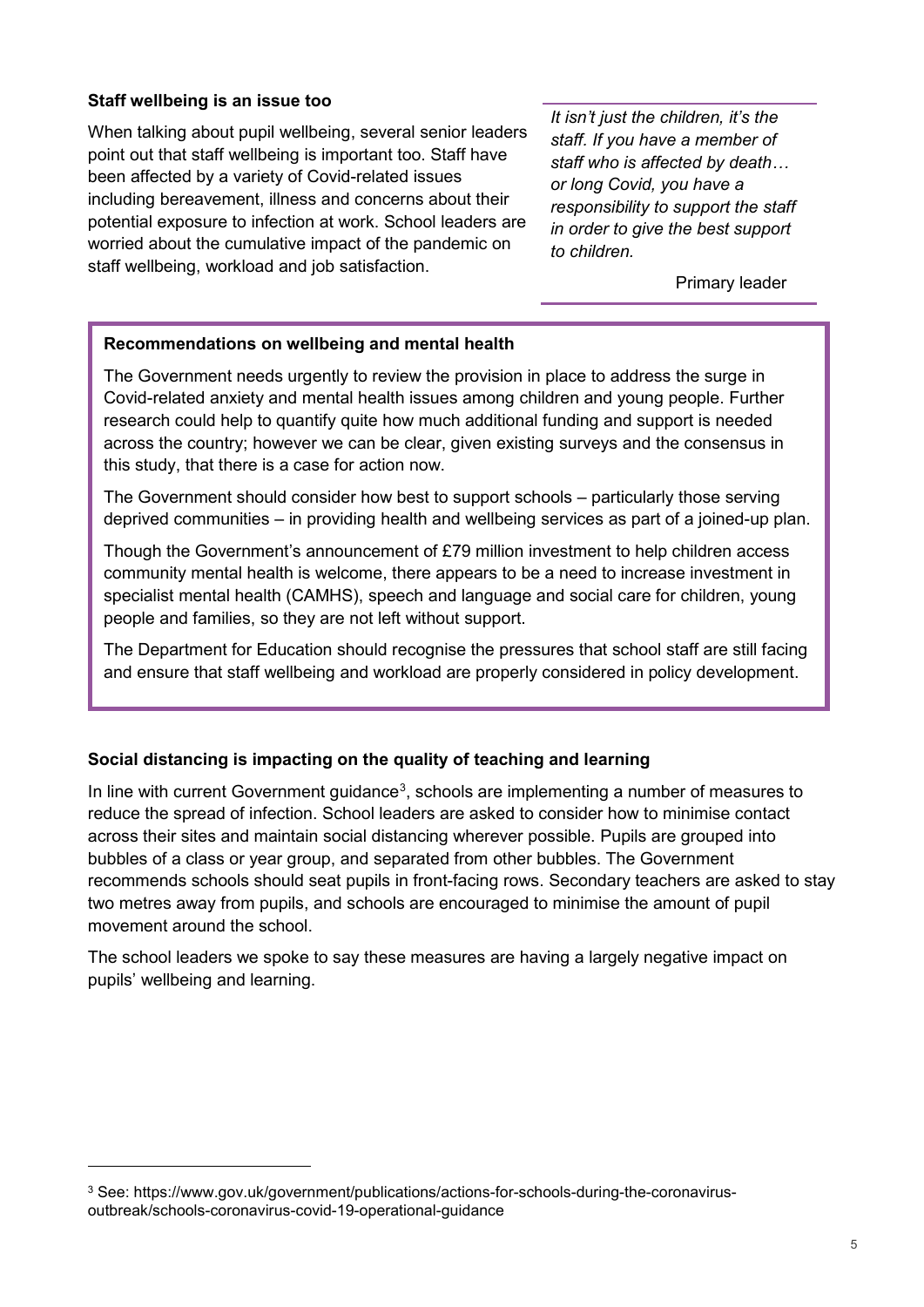**Feedback and differentiation:** The need for teachers to keep a physical distance from their pupils, and having classes seated in front-facing rows, restricts teachers' ability to differentiate their teaching by ability, observe pupils' learning, or provide individual feedback. Restrictions on touching pupils' books have led to a reduction in marking. This means that pupils are not getting the quality of teaching and learning they would normally receive.

**Pupil interaction:** Infection control measures are stopping pupils working with their peers. This reduces pupils' ability to learn from each other, including those from different classes or year groups. Concerns about a loss of group work include: reduced pupil engagement overall and a reduction in social skills and speech and language development among younger pupils in particular. School leaders observe that pupils who joined their school in 2020/21 have missed out on feeling part of the wider school community.

-

*The support for our SEND students, and for the higher attainers who need stretching, isn't going to be as good as in normal times… Being a teacher and being able to move around the classroom and pick things up, having a corrective conversation with a child about a misconception… that's your bread and butter… and it's very artificial not being able to do that.*

#### Secondary leader

*The children used to mix together, and know each other, and now they don't. It's negative in terms of their personal and social skills.*

Primary leader

Schools often use targeted interventions (most commonly for pupils who need extra support with reading), which involve a member of staff working with children from different classes. Several schools have stopped running these due to concerns about spreading infection through breaking bubbles and sharing resources. School leaders are concerned that these pupils are missing out on the individual attention they need.

**Practical work:** Secondary pupils are used to moving around the school to specialist areas for subjects such as science, design and technology, creative subjects and PE. But because many secondary schools are keeping pupils in their base classrooms, they are not able to access specialist areas or undertake practical activities. Schools are attempting to find alternatives, such as outdoor learning or showing videos of experiments and demonstrations, but school leaders say the curriculum has become more static, and less varied, engaging and complete as a result.

**Enrichment:** Many school leaders report that, due to infection control measures, their schools have had to reduce or cease activities such as whole-school assemblies and performances, outside visitors, visits and extra-curricular clubs. They say that this is having a negative effect on pupils' wellbeing and the community feeling of the school. Several point out that such experiences contribute to pupils' 'cultural capital', and are particularly important for children from deprived backgrounds who may only be able to access them through school.

Though a few of our interviewees identify some positive aspects of the social distancing measures<sup>4</sup>, the majority say that they are detrimental to learning. A few have modified their approaches (for example to form larger bubbles, abandon front-facing seating and/or enable hands-on activities) because they are so concerned about the negative impact on their pupils' education. Senior leaders recognise the important role of social distancing in reducing infection, but most cannot wait for restrictions to be lifted so they can 'get back to normal'.

<span id="page-5-0"></span><sup>4</sup> Positive aspects mentioned by a few senior leaders are that pupils are less distracted or likely to misbehave in class, and that some teachers enjoy mixed-ability teaching.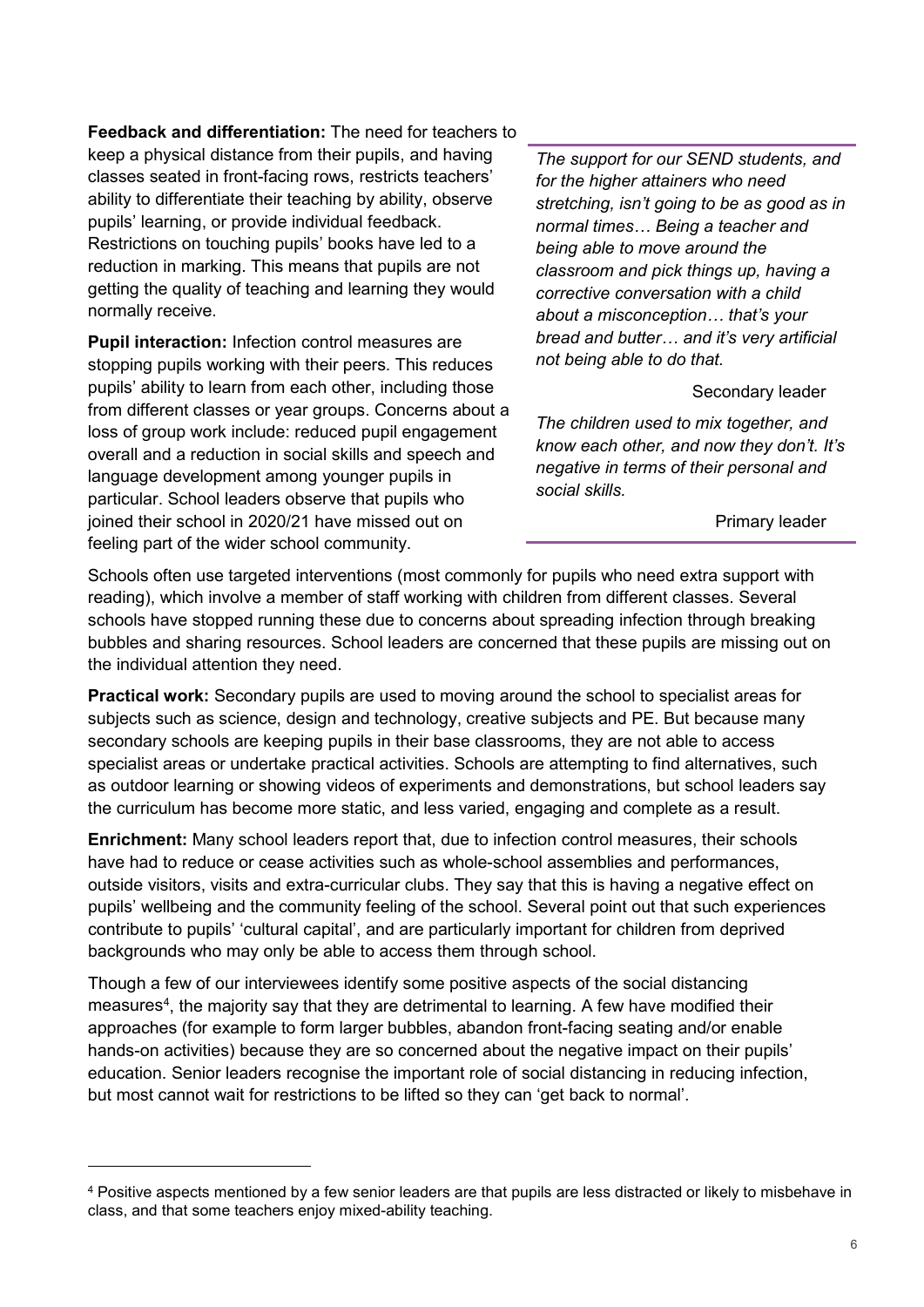#### **Schools are noticing different trends in pupils' behaviour**

There are mixed experiences of pupils' behaviour since returning to school in March 2021. Some senior leaders say that pupils' behaviour is good or better than before the pandemic, but others report increased issues with pupils' behaviour and lack of self-control.



**Positive behaviour: t**he main reason senior leaders give for good behaviour is that pupils are so happy to be back in school. They appreciate seeing their friends and getting back into a predictable routine. Several senior leaders describe the role of school as providing a 'safe place' for children and young people, in contrast to the more turbulent environment they encounter outside school. A few senior leaders, particularly in secondary schools, say that social distancing has improved pupils' behaviour because when pupils are physically separated they have fewer opportunities to annoy one another.

**Negative behaviour:** the main reasons for an increase in incidents of poor behaviour are a lack of social skills and pupils 'acting out'. Several leaders point out that bad behaviour is often a sign of underlying issues, such as pupils experiencing trauma and being unable to selfregulate or communicate their feelings in more appropriate ways. These issues have been exacerbated by pupils' experiences during lockdown. Several leaders feel it is inappropriate to respond to these as purely behavioural issues because: 'behaviour is a communication tool' (i.e. pupils are communicating their distress through their actions).

*We know that some of our students have lived through really difficult times… that issue of not being able to get out and away from it [because they were constantly at home during lockdown]… can lead to behaviour issues, but we know that underneath it, it's their wellbeing that is the problem.*

Secondary leader

A few senior leaders describe examples of social distancing measures leading to aggression – either because pupils are getting fed up with spending so much time with the same classmates, or because of aggression between pupils in different bubbles (for example in the playground or outside school).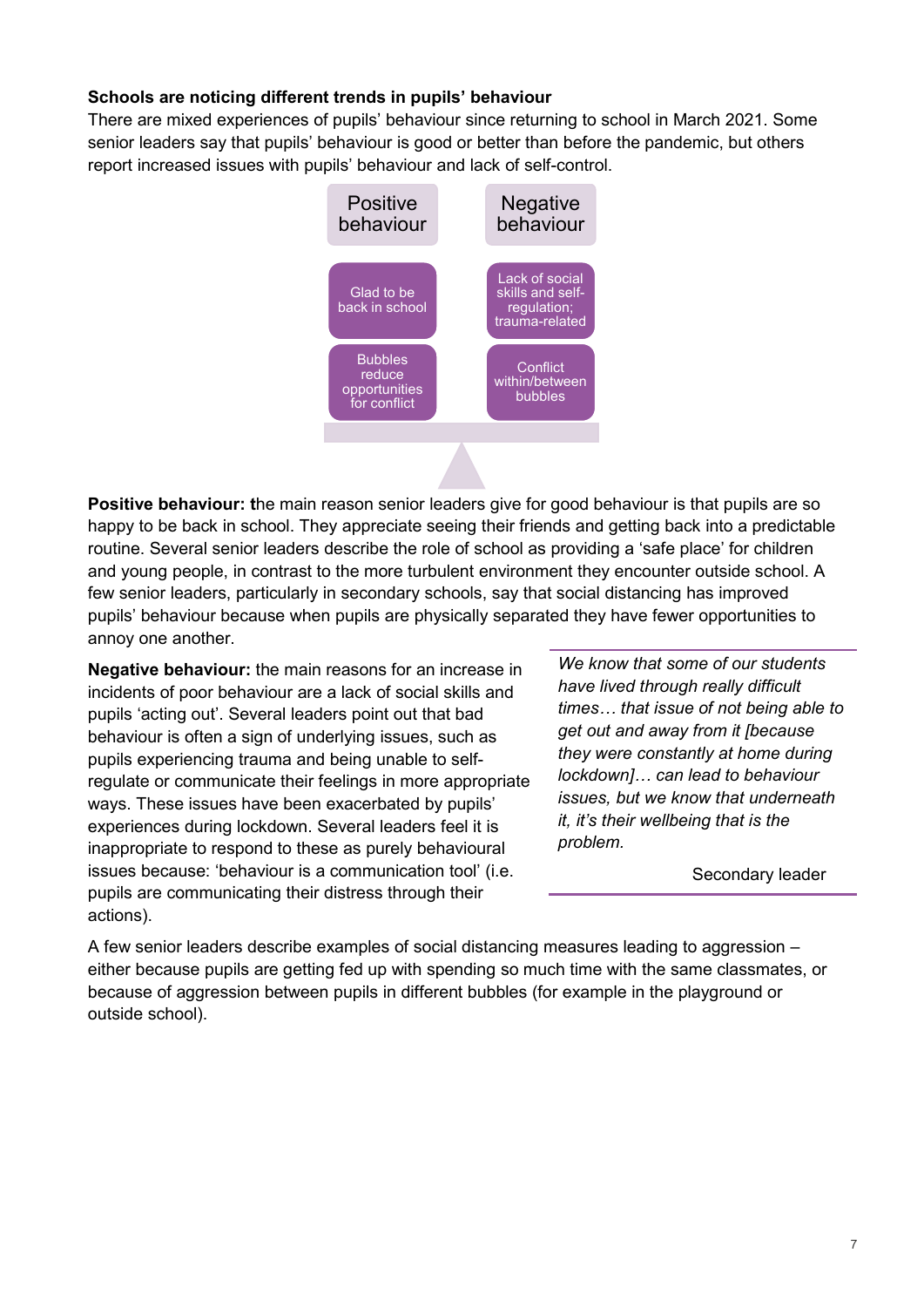#### **Self-isolation is having a negative impact on pupils**

*Children need emotional social regulation, and that comes through consistency… It is fundamental to their academic achievement, it is fundamental to their well-being… They need consistency with no bubble closures… what is crippling is the isolation period.*

The interviews took place in May and early June, before the increase in Covid-19 infections due to the Delta variant. At that time, about half of the school leaders we spoke to reported that some of their pupils were selfisolating (typically one or two pupils, but two schools had over 100 pupils off school for this reason). Senior leaders say that this is having a particularly negative effect on their pupils' wellbeing and learning.

Primary leader

#### **Recommendations on infection control measures in schools**

The harmful effects of social distancing and self-isolation on pupils' education and wellbeing need to be understood and acknowledged. Schools will need time to reorganise and recover from these effects when the restrictions are lifted.

If it is necessary to impose stricter infection controls again, on either a local or national basis, the negative consequences for wellbeing and learning need to be mitigated as far as possible.

DfE and Ofsted need to do all in their power to enable schools to focus on all elements of the curriculum, including practical activities, and to provide a range of extra-curricular activities which enrich pupils' learning experiences.

#### **It will take several years for schools to get back to normal**

*I don't think that sticking them into loads of catch up and extending the school day is actually going to help. I think they want to enjoy school and want to be here.*

Primary leader

*If we don't get the mental health bit right, we won't get any learning. They've got to go hand-in-hand.*

Primary leader

School leaders say that it will take time for schools and pupils to recover from the effects of the pandemic. Estimates vary, ranging from about another year (i.e. until the end of the 2021/22 academic year) to seven years or more. Senior leaders also point out that recovery at individual level will depend on: the extent of pupils' engagement with learning during lockdown; how quickly schools can resume normal teaching, learning and operational practices; and the impact of Covid-19 on an individual's development, wellbeing and mental health. In any case, there are unlikely to be any 'quick fixes'.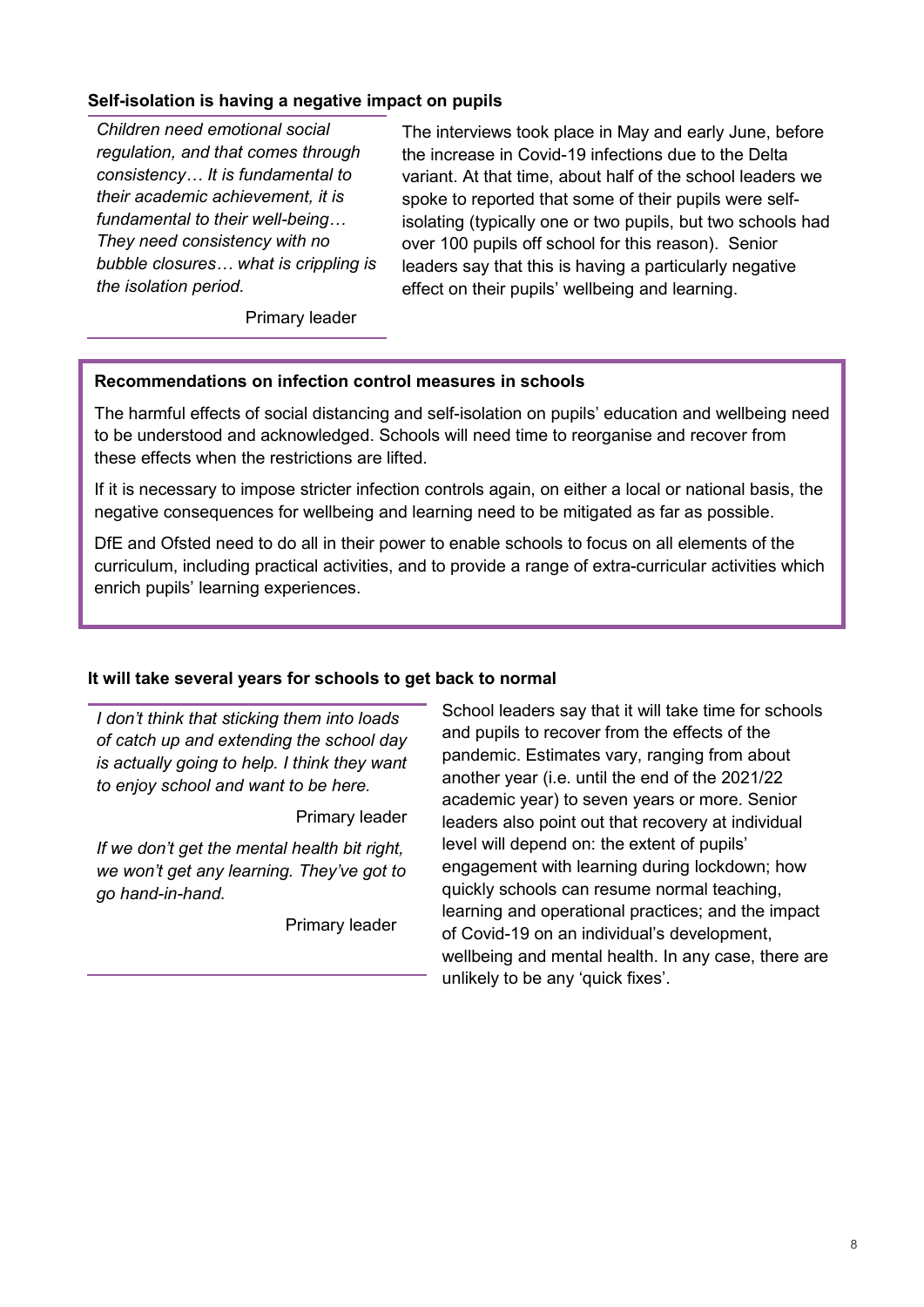#### **Schools need timely decision-making and clear communication from the Government**

**Curriculum, assessment and accountability:** school leaders want the Government to make well-considered decisions about curriculum, assessment and accountability both immediately, and over the next few years. In recognition of the extent of the learning time pupils have missed and the damage there has been to pupils' wellbeing, they want clear guidance on which aspects of the curriculum to prioritise. Some are also calling for a halt to Ofsted inspections, or at least for the accountability system to make allowances for the issues that some schools and pupils are facing.

**Communication**: school leaders emphasise the need for timely announcements about assessment arrangements, so they can plan, help their pupils to prepare and avoid any escalation in pupils' anxiety. Some primary leaders want the Government to announce a suspension of formal assessments, whereas secondary leaders want to know now what the arrangements for GCSEs, A Levels and other qualifications will be for 2022 and beyond.

*If SATs had been in place, with the amount of education that these children have missed, I think from January, all they would have been focused on would have been their SATs, and that's just wrong.*

#### Primary leader

*We need to reassure young people who are insecure… If I tell Year 11s they are doing exams [and exams are cancelled] my trust has been compromised.*

Secondary leader

### **The school leaders in our research feel that the Government's current approach to learning recovery is misconceived and unbalanced**

**Funding**: The Government has provided funding to schools for general Covid recovery, academic tutoring and summer schools. In addition there is funding to train mental health leads and to establish wellbeing and mental health support teams in some schools. Total Covid-related spending on education between 2020-22 and 2024-2[5](#page-8-0) is estimated to be around £3.1 billion<sup>5</sup> (National Audit Office, 2021).

*The amount of money we've received for COVID top-up hardly skims the surface unfortunately.*

Primary leader

*We have put in an additional member of staff to support mental health [but] it's always at the expense of something else.*

-

Secondary leader

Many of the school leaders we spoke to say that the current level of funding is inadequate, and additional funding for recovery needs to be provided in the longer term. Our previous research (Julius *et al*., 2021) identified the fact that some schools' finances have been badly hit by the pandemic and those at particular risk of greater hardship are disproportionately likely to be serving the most deprived communities. Several of the school leaders interviewed for this study are very concerned about their finances. Some had few reserves prior to the pandemic and were further impacted when their spending on infection control measures was not fully reimbursed. Some say that continued spending on these measures is diverting resources away from important pupil welfare and academic support.

<span id="page-8-0"></span><sup>5</sup> This does not include £195 million for exceptional Covid-19 costs, but it does include £408 million for teacher training and development, which would arguably be needed regardless of the pandemic.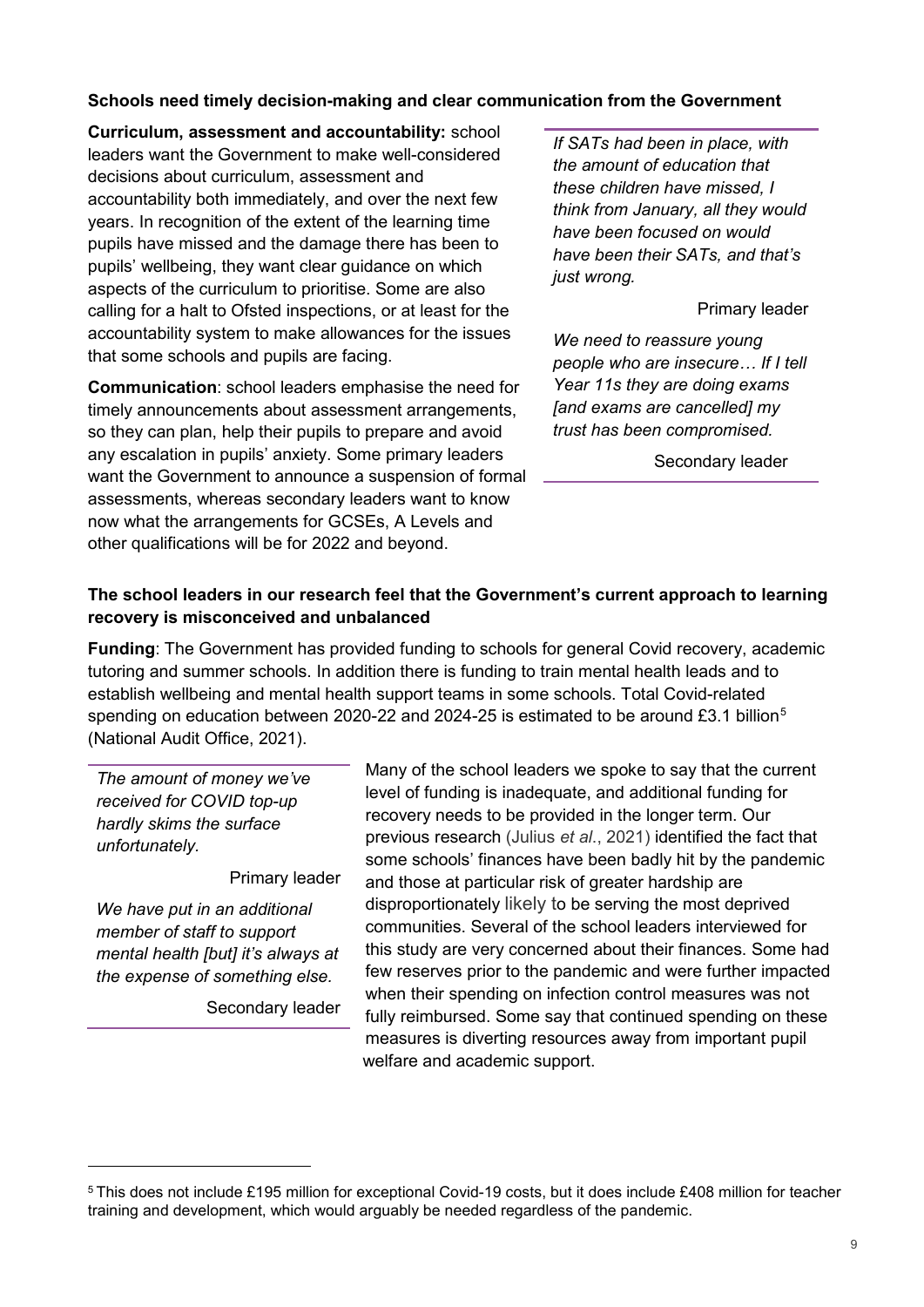**Recovery**: School leaders have a number of criticisms about the Government's approach to learning recovery (see also Nelson *et al*., 2021). Our interviewees feel that the specific focus on academic tutoring as the main 'catch up' strategy is unhelpful because it does not reflect their priorities or adequately address pupils' wellbeing needs. Senior leaders are calling on the Government to define recovery more broadly and understand the need to balance academic tuition with enrichment and support for emotional and mental health. As many point out, pupils who are poorly motivated, anxious or disturbed are not in a good state to engage with academic study. 'Learning' must, therefore, be viewed holistically.

**Flexibility**: school leaders want to be able to use any additional funding flexibly, in the best interests their pupils. Several feel the National Tutoring Programme is ill-suited to their pupils' needs and would like to see the funding given to schools instead, without the obligation to use it on tutoring or academic 'catch up'.

School leaders highlight the pressing need to support pupils' wellbeing (as well as that of their own staff). They want to invest in pupils' wellbeing support through enrichment activities and additional staffing (such as counsellors and ELSAs).

*I get what the Government are trying to do, but actually delivering that money directly into schools, so we can appoint more staff to work with children that we know need it, would have a far greater impact than doing it through a third-party organisation.*

#### Primary leader

*We need to be left alone to get on with it… Heads need to be given the autonomy to spend it [Government money] on their students, in the most appropriate manner.*

Secondary leader

#### **Recommendations on recovery**

The impacts of Covid-19 on teaching and learning in 2021 mean that there will be pupils moving through the system for years to come who did not have a fully-rounded educational experience, despite the very best efforts of their schools.

'Catch-up' funding should be viewed and provided more holistically – not confined to academic needs. Senior leaders want the freedom and flexibility to deploy funds to support their pupils in the most appropriate ways within their contexts – for example schools with many anxious pupils may need to devote more resources to wellbeing support.

There needs to be a long-term proactive assessment and support plan – focused on all affected cohorts as they move through the system. This should encompass curriculum, assessment and accountability; and include plans for a variety of different scenarios (e.g. in the event of further periods of school closure).

Funding needs to be adequate and ongoing – these issues will not be 'fixed' within a year and some schools will need continued funding to enable them to provide longer-term support for pupils who have been the most affected.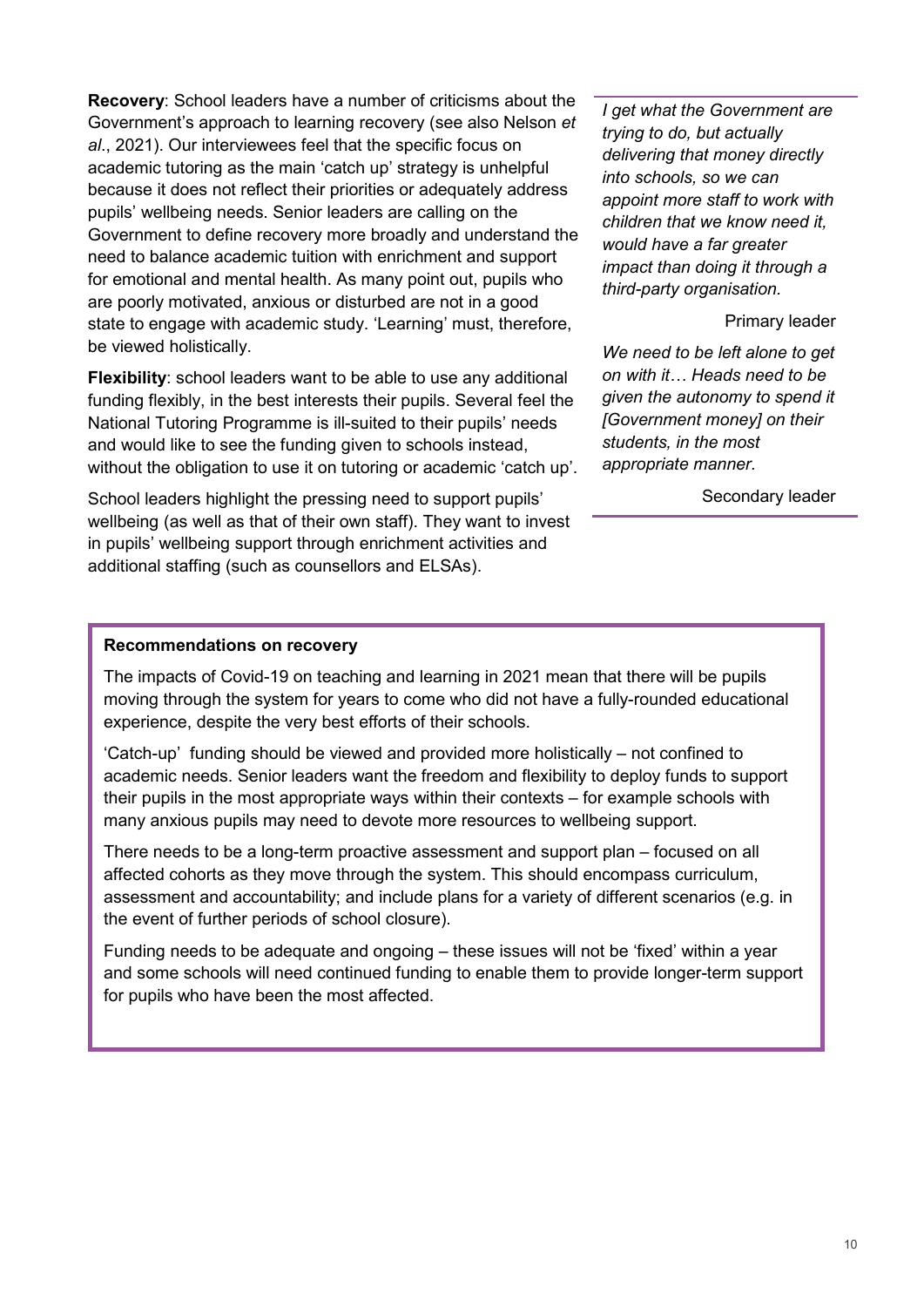# **About the research**

This research is funded by the Nuffield Foundation and NFER. This part of the research set out to take an in-depth look at the continuing impact of Covid-19 on schools and pupils in England. It has the following objectives:

- 1. To identify the immediate and longer-term impacts of the pandemic on teaching and learning, and on pupils' wellbeing and mental health (acknowledging the relationship between mental wellbeing and effective learning).
- 2. To identify priorities for schools and pupils as they emerge from the pandemic, including support needs in the immediate-, medium- and longer-term, and positive developments that should be capitalised on.
- 3. To consider how the sector can best prepare itself for future shocks, preserve high quality teaching and learning and protect pupils' mental health and wellbeing.

The interview sample was drawn from senior leaders who took part in the [previous stages](https://www.nfer.ac.uk/news-events/nfer-spotlight/schools-responses-to-covid-19/) of the research (based on national surveys in May and July 2020), and agreed to be contacted again. The 50 people who took part were senior leaders working in 34 primary and 1[6](#page-10-0) secondary schools<sup>6</sup> across England. The research intentionally focused on schools serving deprived populations, because previous research (Andrew *et al*., 2020; Nelson and Sharp, 2020; Sharp *et al*., 2020) found that the pandemic has had a particularly negative impact on both pupils from deprived backgrounds and schools serving high proportions of deprived pupils.

The contributing senior leaders were based in predominantly deprived schools: 49 were in the highest two quintiles of pupils with free school meals (FSM) nationally and one was in the middle category for FS[M7](#page-10-1) . As disadvantaged populations tend to be located in urban areas, the majority of interviewees were working in urban schools, though the sample included three senior leaders of primary schools in rural areas.

Interviews took place by telephone and video calls in May and June 2021. We are very grateful to all the senior leaders who agreed take part.

Note that as this is a qualitative study, the findings are not necessarily typical of leaders of disadvantaged schools nationally.

-

<span id="page-10-0"></span><sup>&</sup>lt;sup>6</sup> These proportions mirrored responses to the original surveys by phase.

<span id="page-10-1"></span><sup>&</sup>lt;sup>7</sup> This senior leader had recently moved from a more deprived school.